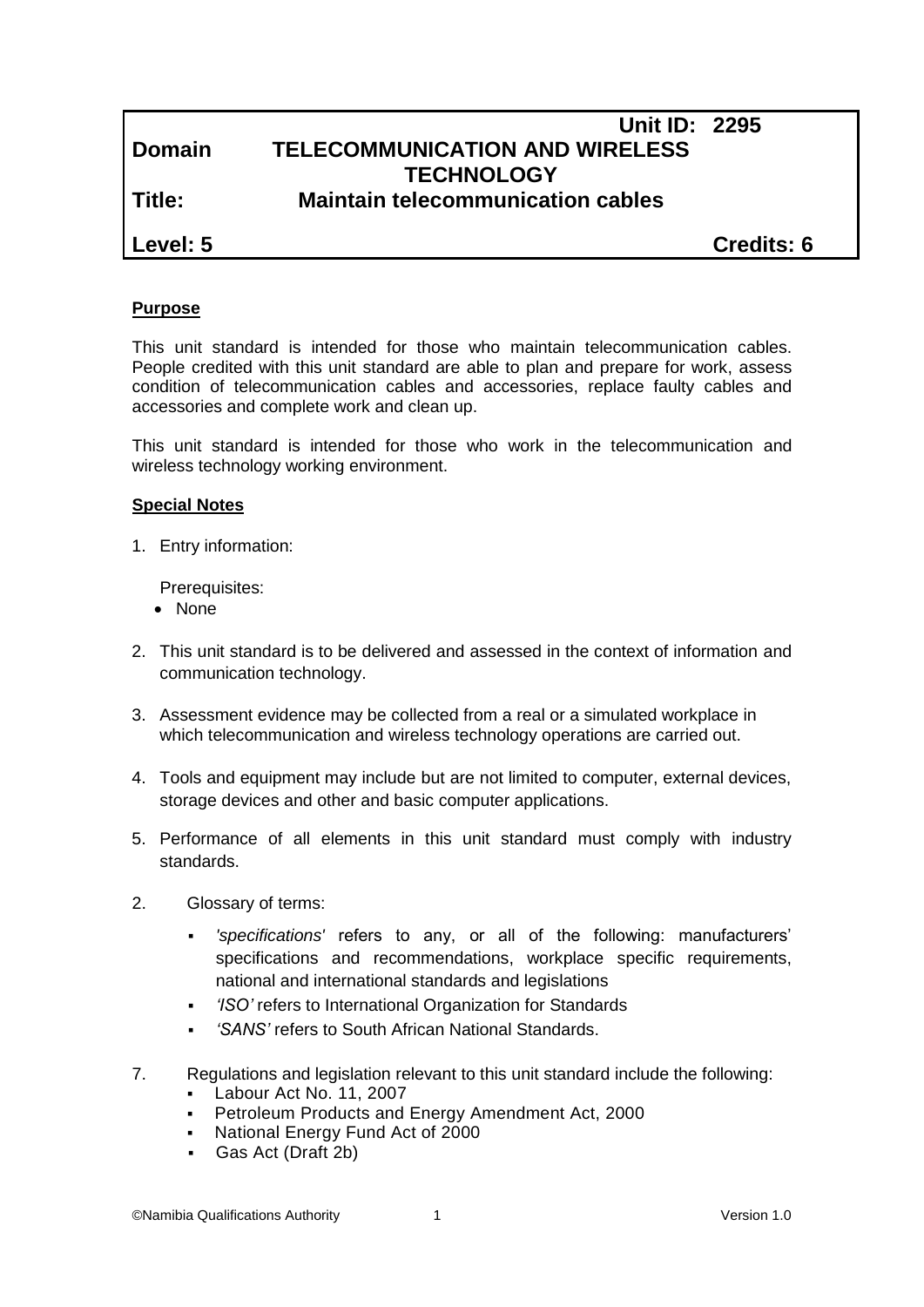- Occupational Health and Safety Regulations No. 18, 1997 and all subsequent amendments.
- ISO 14001 (Environmental Management Standard
- Petroleum (Exploration and Production) Amendment Act 1993 (Act 2 of 1993)
- Electricity Act, 2000 (Act No. 2 of 2000)
- SANS 10142-1 and SANS 10142-2 electrical wiring codes and all subsequent amendments to any of the above.

#### **Quality Assurance Requirements**

This unit standard and others within this subfield may be awarded by institutions which meet the accreditation requirements set by the Namibia Qualifications Authority and the Namibia Training Authority and which comply with the national assessment and moderation requirements. Details of specific accreditation requirements and the national assessment arrangements are available from the Namibia Qualifications Authority on [www.namqa.org](http://www.namqa.org/) and the Namibia Training Authority on [www.nta.com.na.](http://www.nta.com.na/)

# **Elements and Performance Criteria**

### **Element 1: Plan and prepare for work**

#### **Performance Criteria**

- 1.1 Work instructions, including plans, specifications, quality requirements and operational details are obtained, confirmed and applied.
- 1.2 Safety requirements are followed in accordance with safety plans and policies.
- 1.3 Sign and barricade requirements are identified and adhered to.
- 1.4 Tools and equipment are selected according to requirements of the job,
- 1.5 Faulty tools and equipment are checked for serviceability.
- 1.6 Required material quantities to the work application are identified, obtained, prepared, safely handled and located ready for use.
- 1.7 Environmental protection requirements are identified and applied.

#### **Element 2: Assess condition of telecommunication cables and accessories**

#### **Range**

Assessment on appliance or equipment condition includes functional testing, measurements, visual, aural and functional assessment (including damage, corrosion, leakage, wear) in line with manufacturers' requirements and specifications.

#### **Performance Criteria**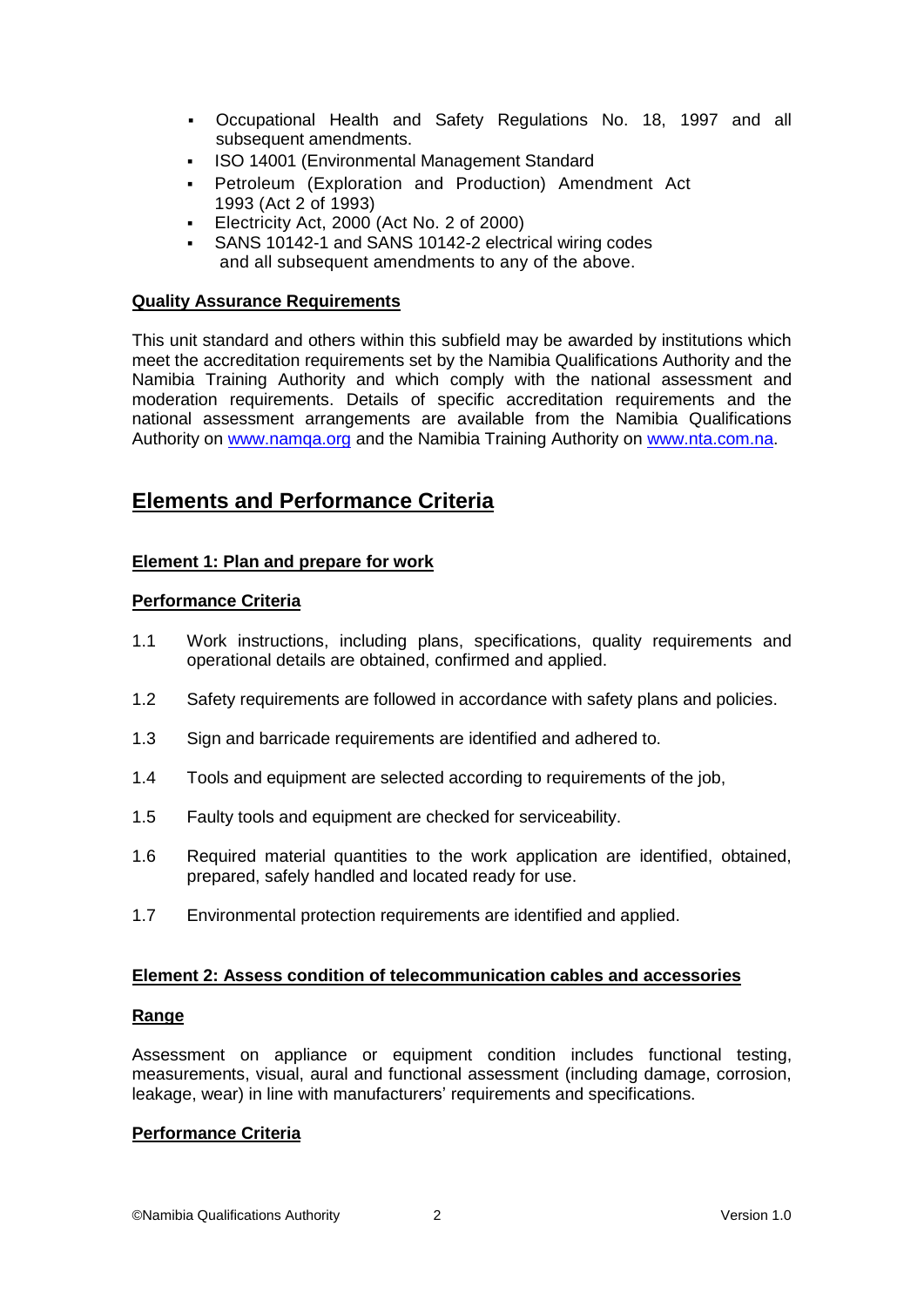- 2.1 Portable appliance and equipment condition assessment is implemented in accordance with legislative requirements, workplace procedures and manufacturers' specification.
- 2.2 Measurement results are compared with manufacturers' specifications.
- 2.3 Results of portable appliance and equipment condition assessment are documented with evidence and supporting information and recommendation is made in line with workplace procedures.
- 2.4 Report on portable appliance and equipment condition assessment is processed according to workplace procedures.

### **Element 3: Replace faulty cables and accessories**

#### **Performance Criteria**

- 3.1 Faulty underground cables are identified according to manufacturer's procedures.
- 3.2 Faulty underground cable accessories are identified according to manufacturer's procedures.
- 3.3 Faulty overhead cables are identified according to manufacturer's procedures.
- 3.4 Serviceability of components is determined in line with manufacturers' specifications and workplace procedures.
- 3.5 Faulty overhead cable accessories are replaced and tested according to manufacturer's procedures.
- 3.6 Faulty underground cable accessories are replaced and tested according to manufacturer's procedures.
- 3.7 Cables are commissioned and transmission is restored according to workplace procedures.

### **Element 4: Complete work and clean up**

#### **Performance Criteria**

- 4.1 Work is completed and appropriate personnel notified in accordance with workplace procedures.
- 4.2 Work area is cleared of waste, cleaned, restored and secured in accordance with workplace procedures.
- 4.3 Reusable material is collected and stored in accordance with workplace procedures.
- 4.4 Tools and equipment are cleaned, checked and maintained in accordance with workplace procedures.